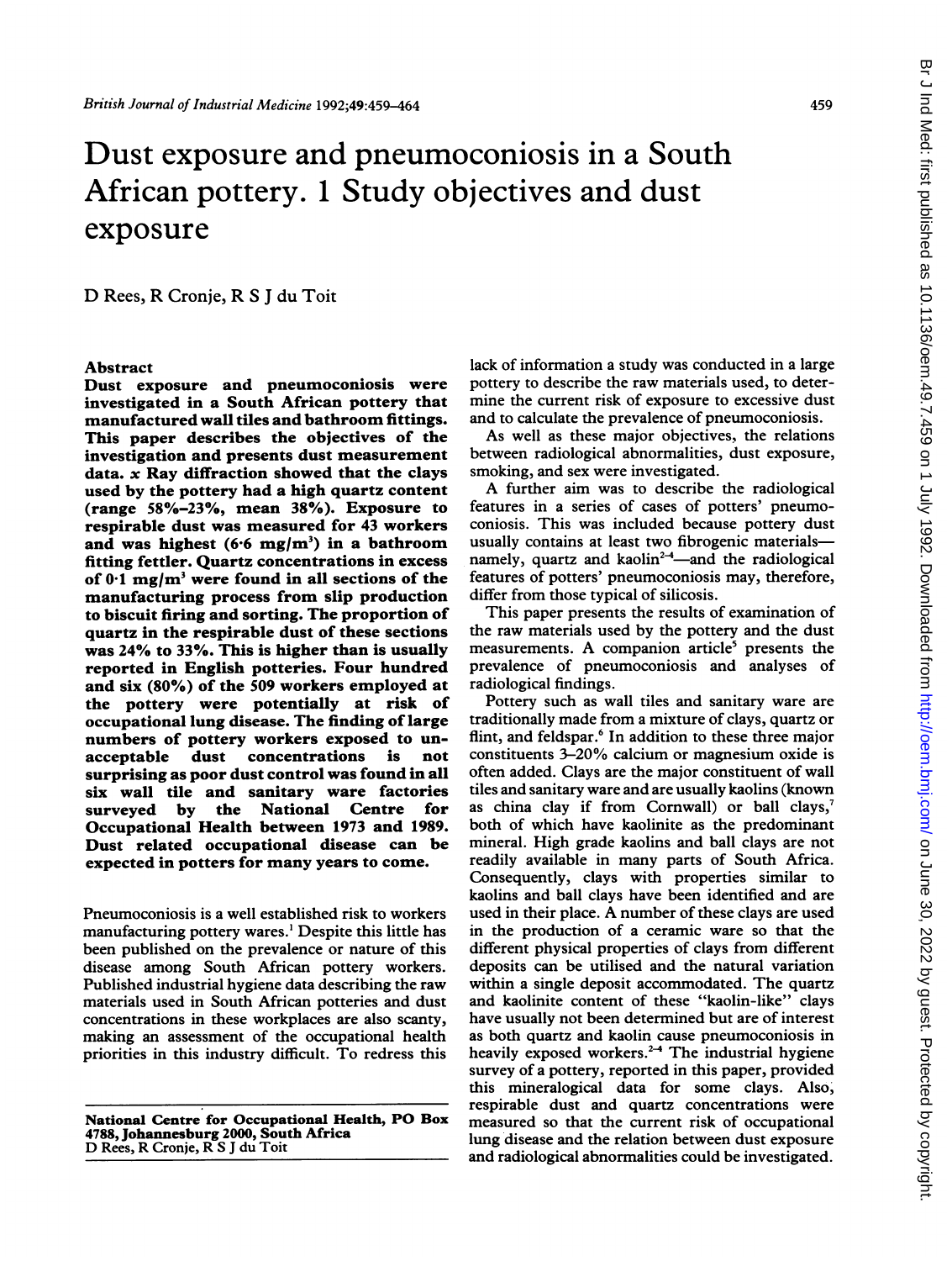## Materials and methods

THE PRODUCTION PROCESS

The factory in which the survey was conducted manufactured both wall tiles and small bathroom fittings (such as soap dishes). The general manufacturing process for these articles was as follows: the raw materials were crushed and milled, and converted into a "slip" by the addition of water. After removal of impurities the slip was pumped through a press where "dewatering" occurred and the contained air was expelled. The resultant material is known as the ceramic body. The method adopted for shaping the body into the required product (ware) depended upon the complexity of the article. The more complex bathroom fittings were slip cast by liquifying the body (blunging) and pouring it into a plaster of Paris mould. The wall tiles were shaped by first drying the body to a "dust" (spray drying) and then pressing the dust in tile shaped dies (dry pressing). Once shaped, the blemishes and rough surfaces of the ware were removed by fettling or sponging.

The articles were fired before and after glazing. After the first firing the ware is known as "biscuit". The biscuit ware was glazed with a liquid glaze and fired. This second firing produces a ware known as "glost". The application of glaze to biscuit was by spraying for the bathroom fittings and by machine dipping for the wall tiles. The final process before packing and despatch was inspection to identify poor quality ware.

Besides the manufacture and glazing of wall tiles and bathroom fittings, the factory also produced floor tiles and refractory pieces for separating and supporting ware during firing, as well as manufacturing the glaze. The raw materials and production processes used in manufacture of glaze, floor tiles and refractory products were different from those used for wall tiles and bathroom fittings and are not considered in this paper. Wares were manufactured predominantly during one shift whereas firing and maintenance took place over <sup>a</sup> number of shifts. The work process was uniform and did not vary significantly from week to week. Housekeeping activity such as floor cleaning was done daily during the routine workshift. A personal protective equipment programme was not in place in the factory; consequently workers did not wear respirators during the performance of routine work.

## RAW MATERIALS

The rough general formula for the wall tile and sanitary ware body used by this factory was clays 55%, silica sand (quartz) 35%, and calcium carbonate (calcite) 10-12%. Broken biscuit was added to these raw materials.

Six or seven clays were used. Bulk samples of the clays were analysed at the National Centre for Occupational Health (NCOH) using  $x$  ray diffraction. The methods of Klug and Alexander<sup>8</sup> and Bradley<sup>9</sup> were used for this determination.

To confirm the NCOH findings from  $x$  ray diffraction this investigation was repeated by an independent institution, the Council for Mineral Technology (MINTEK). A sample of production dust was analysed as well. The MINTEK  $x$  ray diffraction was semiquantitative: minerals were categorised as major, minor, or trace constituents of the dust analysed. If <sup>a</sup> mineral constituted about 40% or more of the dust it was classified as a major constituent.

## DUST CONCENTRATIONS

Exposure to dust was assessed as follows: (1) low dust areas were identified by walk through inspections conducted by a doctor experienced in occupational medicine, an industrial hygienist, and a factory management representative. Sections were classified low dust only if they were not directly involved in the production process and the doctor, the industrial hygienist, and the management representative found that they had low dust on inspection. To test this subjective evaluation personal breathing zone samples of respirable dust were collected from five workers in two of the low dust areas-namely, despatch and die shop. Quartz content of the samples was determined using  $x$  ray diffraction.  $(2)$  The rest of the factory was classified as dusty and further assessed by collecting personal breathing zone samples of respirable dust from 38 workers and determining the quartz content of respirable dust for 12 of these samples using  $x$  ray diffraction. Measurement of dust was conducted over two weeks during <sup>a</sup> period of usual production. An experienced industrial hygienist selected individual workers to wear personal dust samplers. The hygienist inspected each manufacturing section and selected workers thought to be representative of all the important procedures or jobs (tasks) performed in the section (random sampling such as that proposed by the US National Institute for Occupational Safety and Health,<sup>10</sup> was not adopted). Supervisors and cleaners who worked in more than one manufacturing section were categorised as general factory workers and were not selected to wear dust samplers.

Respirable dust concentrations in air in the workplace were determined by drawing a measured volume of air through a 25 or 37 mm diameter, 8  $\mu$ m pore size membrane or glass fibre filter. The filters were in Casella or BCIRA cyclone heads placed in the breathing zone of workers selected to participate and sampling times ranged from 228 to 293 minutes. The respirable  $\langle 7 \mu m \rangle$  dust thus collected was measured by weighing the filters before and after sampling. The procedure was as recommended by the UK Health and Safety Executive.<sup>11</sup> Quartz content of respirable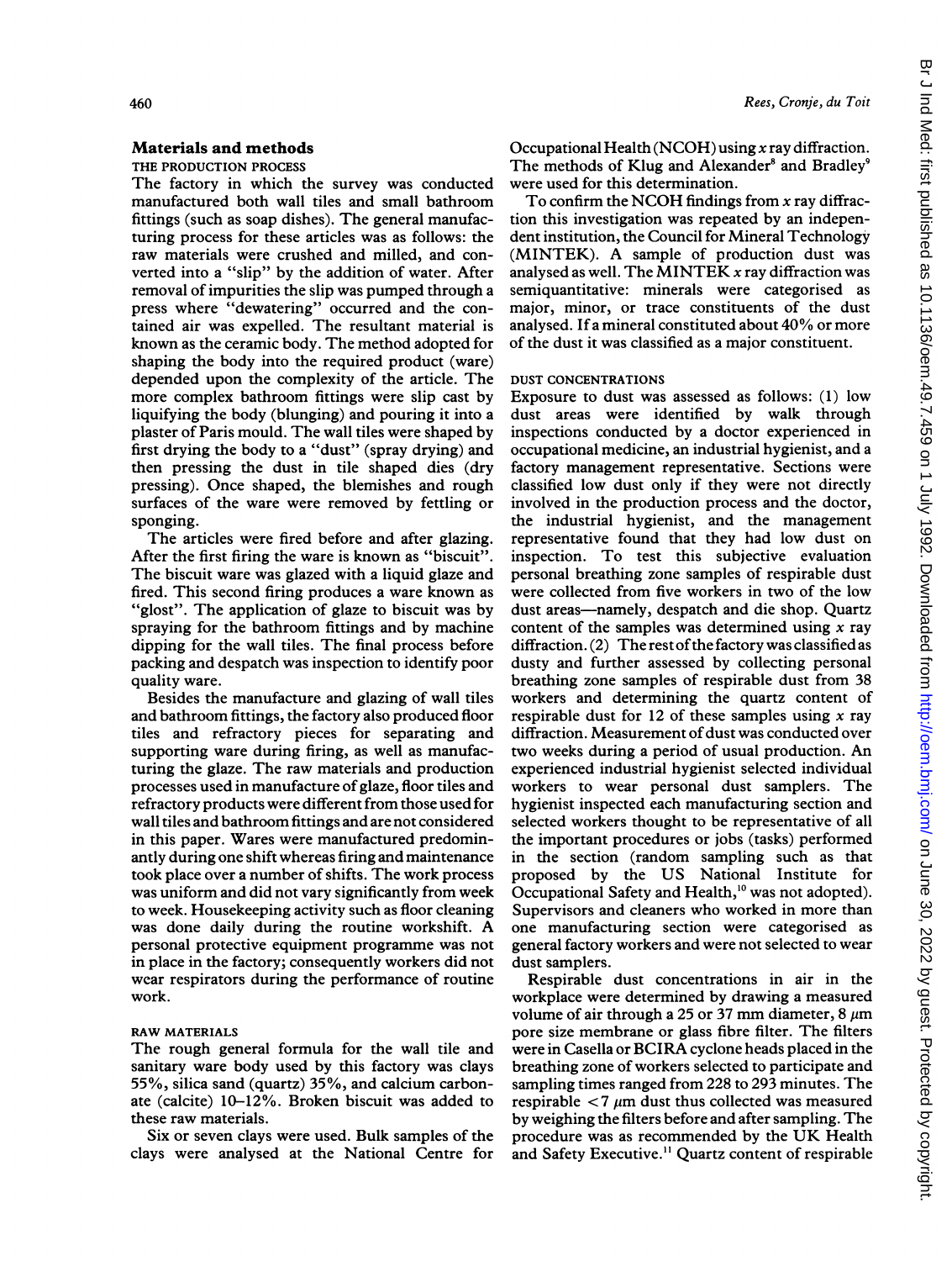dust was determined using  $x$  ray diffraction for <sup>12</sup> dust samples collected on <sup>25</sup> mm diameter membrane filters.

## Results

MINERALOGICAL COMPOSITION OF CLAY AND PRODUCTION DUST

The quartz content of six clays, as determined by x ray diffraction at the NCOH, was  $58\%, 42\%, 35\%$ 35%, 34% and 23% respectively. Table <sup>1</sup> shows the detailed composition of three of the clays. MINTEK x ray diffraction confirmed that kaolinite and quartz formed major parts of all the clays and of the tile production dust (table 2).

Table I Mineralogical composition of clay

|             | Clay       |       |      |  |
|-------------|------------|-------|------|--|
| Mineral     | Glen White | Crous | Moss |  |
| % Quartz    | 58         | 42    | 35   |  |
| % Kaolinite | 20         | 35    | 36   |  |
| % Other     | 22         | 23    | 29   |  |

Table 2 Semiquantitative analysis of mineral composition of clays and production dust

| Material        | Mineral |           |          |             |  |  |  |
|-----------------|---------|-----------|----------|-------------|--|--|--|
|                 | Ouartz  | Kaolinite | Sericite | Pyrophylite |  |  |  |
| Glen White      | major   | maior     | trace    | trace       |  |  |  |
| Mavfield        | major   | major     | trace    |             |  |  |  |
| Avenue park     | major   | major     | minor    | trace       |  |  |  |
| Kuils           | major   | major     | trace    |             |  |  |  |
| Crous           | major   | major     | minor    | trace       |  |  |  |
| Moss            | major   | major     | trace    | minor       |  |  |  |
| Production dust | major   | major     | trace    | trace       |  |  |  |

## RESPIRABLE DUST AND QUARTZ CONCENTRATIONS IN WORKPLACE AIR

Five personal dust samples were collected from the despatch and die shop areas; both of which were categorised as low dust during walk through inspections. Concentrations of respirable dust ranged from  $0.02-0.4$  mg/m<sup>3</sup> with a median of  $0.2$  mg/m<sup>3</sup>. Quartz concentrations determined for these samples ranged from no quartz (undetected) to  $0.03 \text{ mg/m}^3$ . These are below generally recommended upper limits for quartz exposure-for example, the threshold limit value (TLV) is  $0.1 \text{ mg/m}^{3.12}$ 

A further <sup>38</sup> personal respirable dust samples were collected from workers in seven dusty manufacturing sections. Table 3 shows these manufacturing sections by respirable dust and quartz concentrations in air in the workplace.

Average respirable dust concentrations were similar in the seven dusty sections sampled with the median dust concentrations ranging from  $0.9 \text{ mg/m}^3$ (biscuit firing and sorting) to  $2 \cdot 1$  mg/m<sup>3</sup> (bathroom fitting glazing). The range for individual workers was larger ranging from  $0.2 \text{ mg/m}^3$  (blunging in bathroom fitting section) to 6.6 mg/m<sup>3</sup> (fettling of bathroom fittings). Concentrations varied within a single job category—for example,  $1.2 \text{ mg/m}^3$  to 6.6  $mg/m<sup>3</sup>$  for the bathroom fitting fettlers. As shown in table 3, median dust concentrations were a conservative measure of average exposure to respirable dust as the mean dust concentrations were generally higher than median concentrations.

Quartz concentrations were determined for 12 of these 38 samples of respirable dust. In the sections glazing tiles and bathroom fittings the proportion of quartz in respirable dust was low (7% and 8% respectively). In all other sections the percentage of quartz in the respirable dust was between 24% and

Table 3 Respirable dust and quartz concentrations by manufacturing sections and nature of work performed (job) in each section

|                                                                                          |              | Respirable Dust                  |                                           |                                  | Quartz                     |                                |
|------------------------------------------------------------------------------------------|--------------|----------------------------------|-------------------------------------------|----------------------------------|----------------------------|--------------------------------|
| Manufacturing section                                                                    | Job          | No                               | range mg/ $m3$                            | median (mean) mg/m <sup>3</sup>  | No                         | median mg/m <sup>3</sup> (%)   |
| Slip production<br>Tile dust production<br>Bathroom fittings:                            | $\star$<br>* | 4<br>3                           | $1.5 - 6.1$<br>$0.5 - 2.1$                | 1.8(2.8)<br>1.2(1.3)             | 1<br>$\bf{0}$              | 0.27(26)                       |
| Fettling<br>Casting<br>Blunging                                                          |              | 4<br>4                           | $1.2 - 6.6$<br>$0.8 - 1.3$                | 1.8<br>0.9<br>0.2                | 3<br>$\bf{0}$              | 0.17(30)<br>0.4(24)            |
| Total                                                                                    |              | 9                                | $0.2 - 6.6$                               | 1.2(1.7)                         |                            |                                |
| Tile making:<br>Tramping<br>Operating press<br>Feeding                                   |              | 2<br>$\bar{5}$<br>$\overline{2}$ | $1.3 - 2.8$<br>$0.7 - 1.7$<br>$1.4 - 1.6$ | $2 - 1$<br>$1-2$<br>1.5          | $\overline{c}$<br>$\bf{0}$ | 0.16(26)<br>0.19(30)           |
| Total                                                                                    |              | 9                                | $0.7 - 2.8$                               | 1.4(1.4)                         |                            |                                |
| Biscuit firing and sorting<br>Tile glazing and glost sorting<br>Bathroom fitting glazing | *<br>*<br>۰  | 5.<br>6<br>$\overline{a}$        | $0.7 - 4.2$<br>$0.9 - 3.0$<br>$0.9 - 3.3$ | 0.9(1.5)<br>1.9(1.9)<br>2.1(2.1) | 2                          | 0.13(33)<br>0.06(7)<br>0.07(8) |
| All areas                                                                                |              | 38                               | $0.2 - 6.6$                               | 1.4(18)                          |                            |                                |

\*Numerous jobs prevented analysis by job.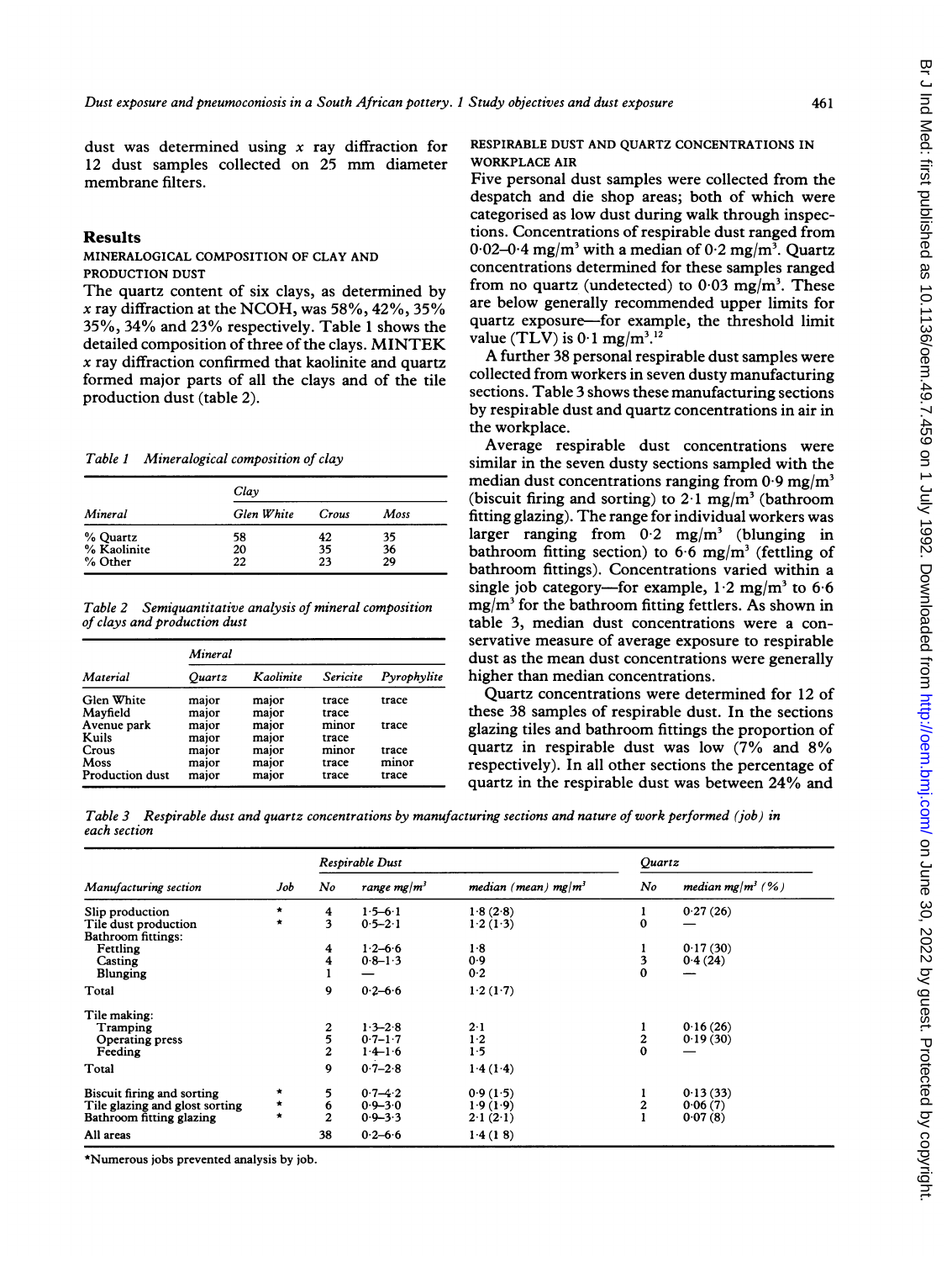33% and the TLV of  $0.1 \text{ mg/m}^3$  was exceeded (table 3).

Table 4 shows the manufacturing sections of the pottery by degree of dustiness. Also shown are the number of workers employed in each section and the number who participated in the radiological component of the survey. Of the 509 workers, 173 (34%) were in high dust sections. Maintenance and electrical section workers spent about half of their working day in the low dust workshops and the rest in high dust sections; they were, therefore, classified as intermittent high exposure. The glazing and glost sorting sections were classified as high dust/low quartz sections based on dust and quartz concentrations shown in table 3. These 233 workers (46%) in intermittent high or high dust/low quartz sections were potentially at risk of excessive dust exposure. Sixty four workers were employed in the sections of the factory in which no assessment of exposure to dust was performed.

## **Discussion**

An important finding of this survey of a South African pottery was that quartz was a major constituent of all the clays analysed. By contrast, Georgia kaolin contains little, if any, quartz<sup>2</sup> whereas commercial china clay contains over 90% kaolinite<sup>3</sup>. It is premature to conclude that South African clay workers are exposed to unacceptable concentrations of quartz. These results do, however, suggest that<br>this possibility requires investigation. The this possibility requires investigation. proportion of quartz in respirable dust in air in the workplace was higher than is usually reported in English potteries. For example two English studies found that the respirable fraction of dust generated during sanitary ware casting<sup>13</sup> and fettling<sup>14</sup> contained on average 12% and 18% quartz respectively compared with the 24% and 30% in this South African factory.

The survey also showed that unacceptably high respirable quartz concentrations were present in

| Exposure category                                                                                                         | No employed                          | No participating $(% )$                          |
|---------------------------------------------------------------------------------------------------------------------------|--------------------------------------|--------------------------------------------------|
| Low:<br>Despatch<br>Application of transfers<br>Die shop<br>Laboratory<br>Screenmaking*                                   | 17<br>12<br>5<br>3<br>$\overline{c}$ | 8(47)<br>5(42)<br>5(100)<br>2(67)<br>2(100)      |
| Total                                                                                                                     | 39                                   | 22(56)                                           |
| High:<br>Slip production<br>Tile dust production<br><b>Bathroom</b> fittings<br>Tile making<br>Biscuit firing and sorting | 22<br>8<br>28<br>74<br>41            | 21 (96)<br>6(75)<br>24 (86)<br>66 (72)<br>26(63) |
| Total                                                                                                                     | 173                                  | 146 (84)                                         |
| Intermittent high:<br>Maintenance<br>Electrical<br>Total                                                                  | 40<br>5<br>45                        | 31(78)<br>2(40)<br>33 (73)                       |
| High dust/low quartz:<br>Tile glazing<br>Bathroom fitting glazing<br>Glost sorting<br>Total                               | 124<br>4<br>60<br>188                | 75 (60)<br>2(50)<br>35 (58)<br>112 (60)          |
| No evaluation:<br>Floor tiles<br>Glazemaking<br>Refractories<br>Factory general <sup>†</sup><br>Total                     | 23<br>14<br>6<br>21<br>64            | 5(22)<br>14 (100)<br>6(100)<br>12(57)<br>37 (58) |
| Overall total                                                                                                             | 509                                  | 350t                                             |

Table 4 Exposure category by manufacturing section, number of workers employed, and number who participated in the survey

\*Screens for decorating process similar to silkscreening. <sup>t</sup> = not located in <sup>a</sup> single department, exposure variable.

 $\ddagger$  = 358 participated in total; incomplete information for eight workers.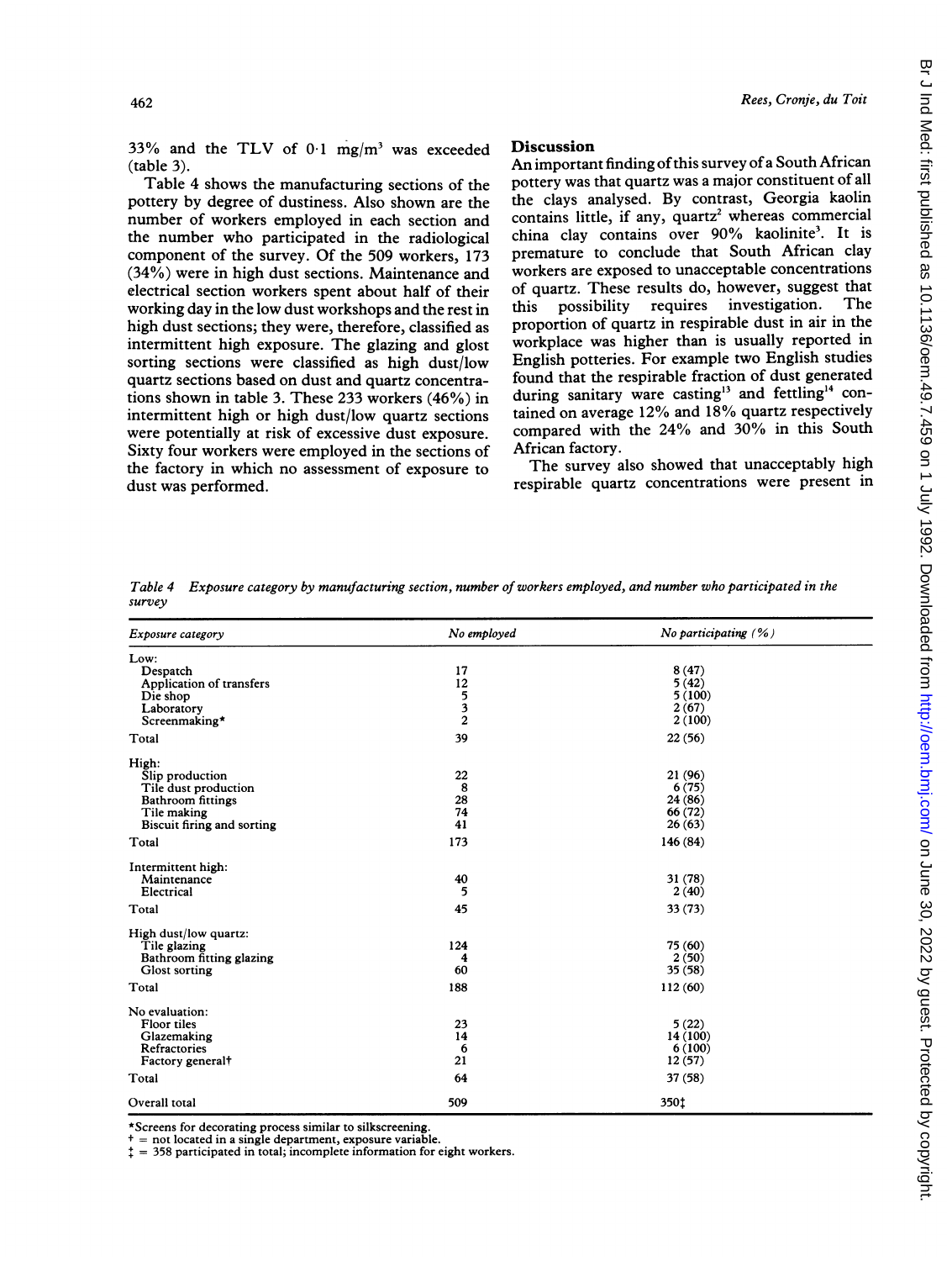| Report No Major product |               |                  | No of<br>occupations | Range $(mg/m^3)$ | Respirable dust concentrations |                            |
|-------------------------|---------------|------------------|----------------------|------------------|--------------------------------|----------------------------|
|                         |               | No of<br>samples |                      |                  | % quartz (range)               | % of samples<br>$\geq TLV$ |
| 10 1973                 | Sanitary ware | 15               |                      | $0.42 - 3.54$    | $28 - 39$                      | 100                        |
| 5 1974                  | Tiles         | 24               | 24                   | $0.35 - 8.41$    | $9 - 29$                       | 88                         |
| 8 1974                  | Sanitary ware | 24               | 14                   | $0.02 - 7.69$    | 4.19                           | 63                         |
| 22 1986                 | Sanitary ware | 43               | 20                   | $0.8 - 44.2$     | $10 - 60$                      | 93                         |
| 29 1987                 | Tiles         | 6                | 4                    | $0.5 - 1.0*$     | Not done                       | 17†                        |
| 9:1989                  | Sanitary ware | 9                |                      | $0.38 - 2.1$     | $8 - 27$                       | 89                         |

Table <sup>5</sup> NCOH industrial hygiene reports on respirable dust exposure in the wall tile and sanitary ware industry

\*Author's note: "The rock crusher was not in use on the day of the survey ... in the author's opinion there is no doubt that the (crusher) contributes considerably to the in-air dust level.

tEstimated quartz content 8-20%

many sections of the pottery. This finding is not surprising as historical industrial hygiene data contained in reports by NCOH show that unacceptably high dust concentrations were found in all wall tile and sanitary ware factories surveyed between 1973 and 1989. Table 5 summarises these reports. Dust concentrations were considered excessive if the TLV for quartz (calculated as 10/% respirable quartz  $+ 2$ ) was exceeded. It should be noted when reading table <sup>5</sup> that particularly dusty jobs may have been selected for dust measurements thus artificially increasing the proportion of high dust jobs within each factory.

The assessment of respirable dust and quartz concentrations in the survey reported here had a number of limitations.

Limited resources meant that too few dust samples were collected to categorise every worker by dustiness of specific job performed (for example, cleaner, slip production). The best that could be achieved was a categorisation by manufacturing section of the factory (for example, slip production). The number of determinations of quartz was also limited.

This was the first industrial hygiene survey of the factory. No objective assessment of past dustiness could be obtained and current dust concentrations may be <sup>a</sup> poor index of past exposure for these workers as both the factory and the manufacturing process have changed with time. These changes probably resulted in only a modest reduction in dust, however, as no substantial dust control measures had been introduced for many years. More importantly, any reduction was probably fairly uniform because no manufacturing section had received particular attention.

Respirable dust concentrations were not measured in all sections classified as low dust during the walk through inspections. Nevertheless, where concentrations were measured (despatch and die shop) the subjective evaluation was shown to be a valid measure of dustiness as these areas had a median respirable dust concentration well below any of the manufacturing sections.

Despite these limitations a number of general conclusions can be reached: (1) the manufacturing process from slip production to biscuit firing and sorting generated respirable quartz concentrations above the TLV of  $0.1 \text{ mg/m}^3$ . The proportion of quartz in respirable dust was fairly constant (24-33%) for these sections and was much lower after biscuit sorting. (2) Average respirable dust concentrations did not vary greatly in the different manufacturing sections of the factory categorised as dusty during walk through inspections. (3) Areas classified low dust on subjective evaluation were less dusty than other sections.

Thus despite the limitations, the industrial hygiene data were adequate to achieve the objectives of the survey and allow division of workers into the exposure categories shown in table 4. It can be concluded that certain pottery workers face a significant current risk of developing pneumoconiosis. This conclusion is probably generalisable to the whole industry as excessive dust concentrations were found in all potteries examined by NCOH. Dust related occupational disease can be expected in potters for many years to come.

We thank the workers and management of the factory for their cooperation. Professor Davies and Mr Rendall gave valuable comment on earlier versions of this paper.

- <sup>1</sup> Meiklejohn A. The history of occupational respiratory disease in the North Staffordshire pottery industry. In: Davies CN, ed. Health conditions in the ceramic industry. London: Pergamon Press, 1969:3-14.
- <sup>2</sup> Altekruse E, Chaudhary B, Pearson M, Morgan W. Kaolin dust concentrations and pneumoconiosis at a kaolin mine. Thorax 1984;39:436-41.
- <sup>3</sup> Wagner J, Pooley F, Gibbs A, Lyons J, Sheers G, Moncrieff C. Inhalation of china stone and china clay dusts: relationship between the mineralogy of dust retained in the lungs and
- pathological changes. *Thorax* 1986;41:190–6.<br>4 Morgan W, Donner A, Higgins I, Pearson M, Rawlings W, Bracken M. The effects of kaolin on the lung. Am Rev Respir Dis 1988;138:813-20.
- <sup>5</sup> Rees D, Steinberg M, Becker P. Dust exposure and pneumo-coniosis in a South African pottery. 2 Pneumoconiosis and